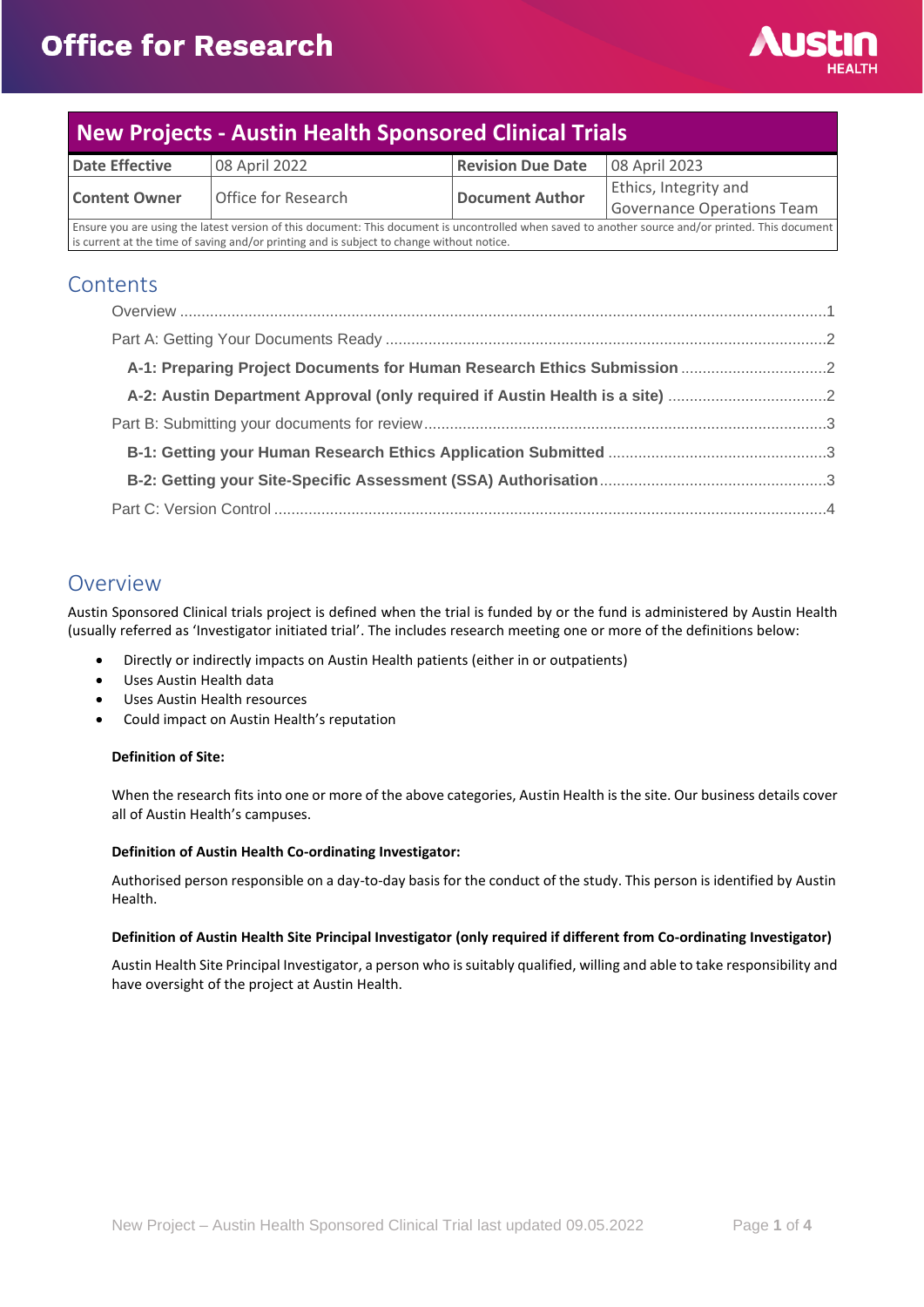

## <span id="page-1-0"></span>Part A: Getting Your Documents Ready

<span id="page-1-1"></span>*A-1: Preparing Project Documents for Human Research Ethics Submission (relevant templates available on the [Office for Research website\)](https://www.austin.org.au/resources-for-researchers/)* 

#### **Documents**

#### **Study documents:**

- 1. Protocol
- 2. PICF/S, using Austin Health Site PICF coversheet (in lieu of Austin Site PICFs)
- 3. Study files
- 4. Investigator CV
- 5. GCP training certificate
- 6. Investigator Brochure/Product Information
- 7. Data Safety Monitoring Board
- 8. Enrolment log
- 9. Screening log
- 10. Delegation log
- 11. Case report form
- 12. Adverse event tracker
- 13. Study budget (note required for in-kind support)
- 14. Fee form

#### **Registration**

15. Clinical trial notification 16. TGA notifications

#### **Insurance, Indemnity, Agreements and legal documents:**

- 17. Agreements as deemed appropriate in consultation with Austin Health
- 18. *(for multi-site)* Medicines Australia CRG agreement, other applicable research agreements, e.g. service level agreement

## <span id="page-1-2"></span>*A-2: Austin Department Approval (only required if Austin Health is a site, relevant templates available on the [Office for Research website\)](https://www.austin.org.au/resources-for-researchers/)*

| <b>Document type</b> |                               | <b>Notes</b>                                                                                                                    |
|----------------------|-------------------------------|---------------------------------------------------------------------------------------------------------------------------------|
|                      | 1. Health Information Service | Required if your project need to access medical records                                                                         |
| 2.                   | Pharmacy                      | Required if your project uses drugs that need to be dispensed by pharmacy                                                       |
| 3.                   | Pathology                     | Required if your project uses blood tests that are additional to standard of<br>care                                            |
| 4.                   | Radiology                     | Required if your project uses imaging services that are additional to standard<br>of care                                       |
|                      | 5. Nuclear Medicine/PET       | Required if your project includes procedures additional to standard of care                                                     |
|                      | 6. Medical Physicist Report   | Required if your project includes any ionising radiation, regardless of whether<br>it is additional or part of standard of care |
|                      | 7. Allied Health              | Required if your project uses Allied Health services that are not part of the<br>project team.                                  |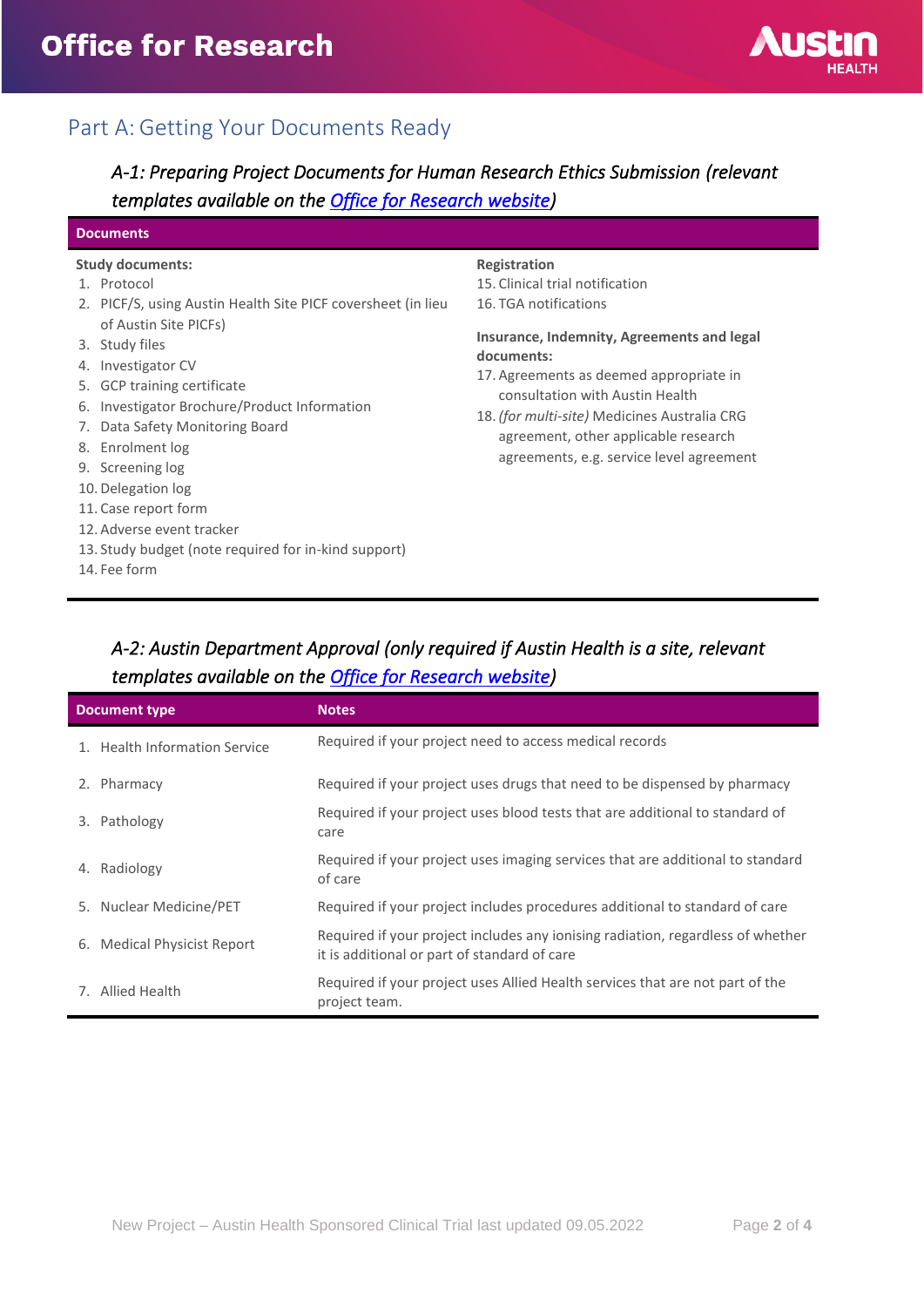

# <span id="page-2-0"></span>Part B: Submitting your documents for review

## <span id="page-2-1"></span>*B-1: Getting your Human Research Ethics Application Submitted*

| <b>Action</b>                 | <b>Description</b>                                                                                                                                                                                                                                                                                                                                                                                                                                                                                                                                                                                                                                                                                                                                                                                                                                                                                                                                                                                                                                     |  |
|-------------------------------|--------------------------------------------------------------------------------------------------------------------------------------------------------------------------------------------------------------------------------------------------------------------------------------------------------------------------------------------------------------------------------------------------------------------------------------------------------------------------------------------------------------------------------------------------------------------------------------------------------------------------------------------------------------------------------------------------------------------------------------------------------------------------------------------------------------------------------------------------------------------------------------------------------------------------------------------------------------------------------------------------------------------------------------------------------|--|
| Submit via the ERM            | Log onto <b>ERM</b> Application.<br>1.<br>Create and complete the Human Research Ethics Application (HREA) from.<br>2.<br>Click on "Create Project" button.<br>$\bullet$<br>Fill in the project title and jurisdiction. Choose the "Human Research Ethics<br>$\bullet$<br>Application (HREA)" from the main form type.<br>Click create and complete the HERA form.<br>$\bullet$<br>Create and complete the Victorian Specific Module (VSM) from.<br>3.<br>Under the HREA form, click "Sub-form". Choose the "Victorian Specific Module<br>$\bullet$<br>(VSM)" from the form type.<br>Click create and complete the VSM form.<br>$\bullet$<br>For single site project, upload all the documents from A-1 and A-2 to ERM.<br>4.<br>For multi-site project, upload all the documents from A-1 (Study documents) to<br>5.<br>ERM.<br>Send the HREA to be signed electronically from:<br>6.<br>Coordinating Principal Investigator for multisite research.<br>$\bullet$<br>Austin Health Site Principal Investigator for single site research.<br>$\bullet$ |  |
| Finalised your<br>application | Submit your ERM application before the cut-off date. Please note that we no longer<br>1.<br>accept email submissions. If you have trouble accessing ERM, please contact<br>research@austin.org.au for assistance.<br>For single-site Austin Health only projects: No further steps are required.<br>For multi-site projects and where Austin Health is also a participating site:<br>Submit your Austin Health Site-Specific Assessment (SSA) Authorisation<br>$\bullet$<br>application (instructions in B-2 below).<br>For noting: SSA review can occur in parallel with HREC review, this is part of our<br>$\bullet$<br>streamlining strategy.                                                                                                                                                                                                                                                                                                                                                                                                      |  |

## <span id="page-2-2"></span>*B-2: Getting your Site-Specific Assessment (SSA) Authorisation*

| <b>Action</b>                 | <b>Description</b>                                                                                                                                                                                                                                                                                                                 |  |
|-------------------------------|------------------------------------------------------------------------------------------------------------------------------------------------------------------------------------------------------------------------------------------------------------------------------------------------------------------------------------|--|
| Submit via the ERM            | Log into <b>ERM</b> Application.<br>1.<br>Under HREA form, click "Sub-form". Choose the "Site Specific Assessment (SSA)"<br>2.<br>from the form type.<br>Click create and complete the SSA form.<br>3.<br>Upload all the documents from A-1 (Registration, Insurance, Indemnity, Agreements<br>4.<br>and legal documents) and A-2. |  |
|                               | Obtain electronic signatures from Austin Health Site Principal Investigator and their<br>5.<br>Head of Department (or delegate) on the SSA.                                                                                                                                                                                        |  |
| Finalised your<br>application | Submit Austin Health SSA (only for multi-site projects where Austin is a site), noting you<br>are encouraged to submit your SSA application together with your HREC application.                                                                                                                                                   |  |